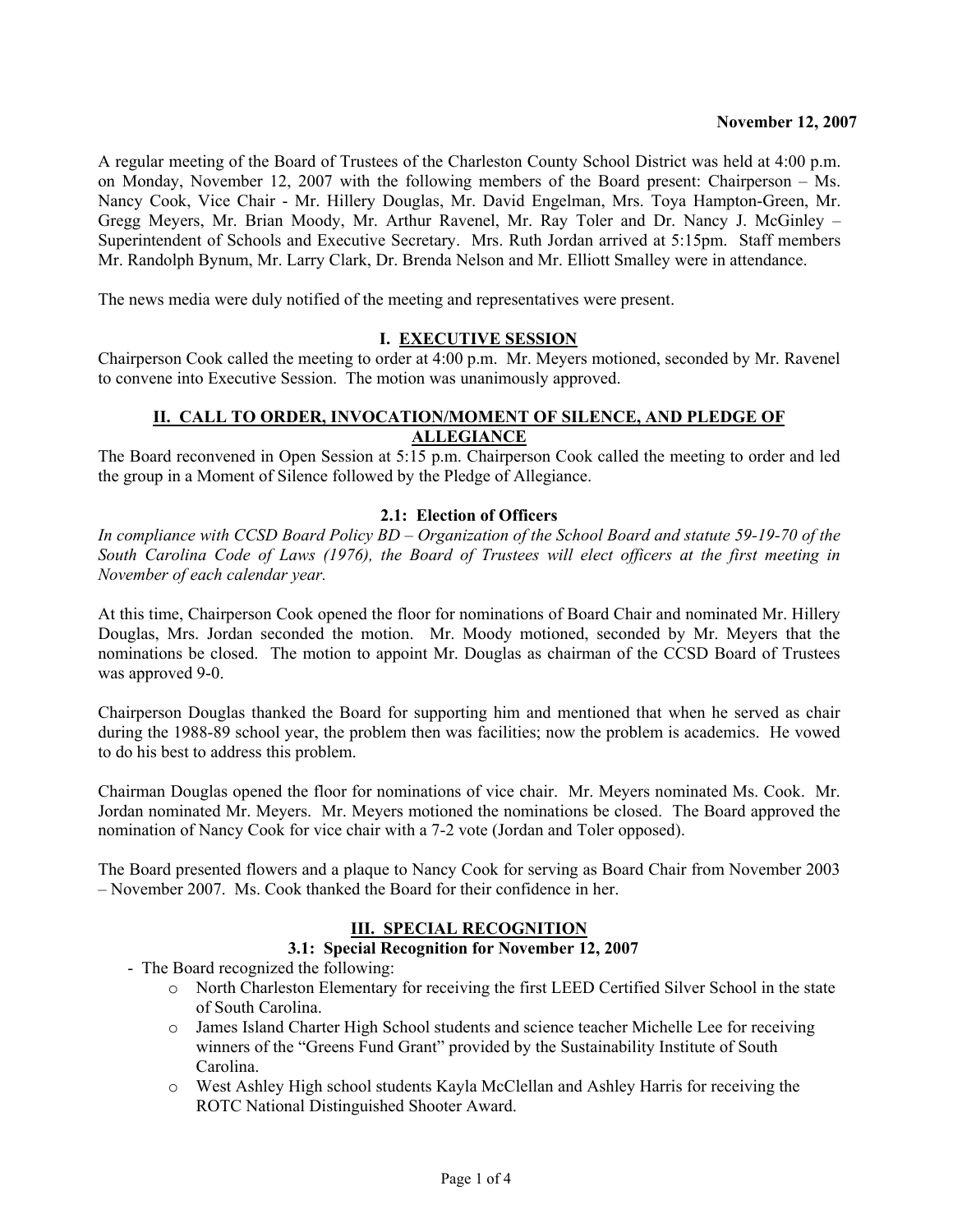- o Wando Men and Women Swim Team for winning the State Championship.
- o Military Magnet math teacher Toshawnka Malone for receiving the 2007 College Summit Advisor of the Year award for her outstanding work with students.
- o Linard McCloud, Burke High School Band Director for his outstanding leadership.

#### **IV. SUPERINTENDENT'S REPORT 4.1: Superintendent's Report**

The Superintendent, Dr. Nancy McGinley reported the following:

- CCSD students are performing better than ever. According to the results of the HSAP the state's high school assessment, CCSD students improved their scores for the third consecutive year. In South Carolina, more CCSD students met the proficient standard in math and english language arts and more met the basic standard in both categories. The district had significant improvement across the board, and zero declines in any category.
- Students aren't just showing success on test scores, they are also showing success in competitions outside the classroom. While Wando's swim team was recognized by the Board tonight, other award winning teams from Wando—volleyball team, girls' tennis team, and boys cross country team will be recognized at a future Board meeting. Also, Wando's band won the 4A State Title for the third consecutive year.
- Child health and nutrition is a top priority. Dr. McGinley met with the Charleston City/County Taskforce and National League of Cities to discuss childhood obesity. In coming months, steps will be taken to ensure that all children in the district are healthy and ready to learn.
- A CCSD Academic Site Team recently visited Sea Island YouthBuild. The Board will receive an update on the school at a future meeting.
- Staff is looking at ways to lower the district's dropout rate and keeping students safe and learning high standards in middle and high school.
- Next week staff will meet with African American teachers and school leaders to discuss improving the way it engages and teaches students.
- The Superintendent also thanked Nancy Cook for her leadership.

#### **VISITORS, PUBLIC COMMUNICATIONS 5.1: Visitors, Public Communications**

No visitors registered to address the Board at this meeting.

# **VI. APPROVAL OF MINUTES/EXECUTIVE SESSION AGENDA ITEMS**

## **6.1: Open and Executive Session Minutes of October 22, 2007**

Mr. Meyers motioned, seconded by Ms. Cook approval of minutes of October 22, 2007. The motion was approved 9-0.

## **6.2: Motions of Executive Session of November 12, 2007**

The Board acted on the following Executive Session Agenda items as follows:

- 1.1: Student Hearing Appeal The Board returned the appeal to the District 2 Constituent Board.
- 1.2: Student Transfer Requests (3) The Board approved a motion to deny the transfers for the 2006-2007 school year and approve them for the 2007-2008 school year. The motion was approved 8-0-1 (Jordan abstained).
- 1.3: Recommendation for Internal Audit Director the Board approved the recommendation from the Audit & Finance Committee to appoint Cathleen Milne to the position of Director of Internal Audit Director. The motion was approved 7-1-1 (Engelman opposed/Jordan abstained).
- 1.4: Appointment Executive Director of Exceptional Children Approved a recommendation to appoint Ms. Irene Meier to the position of Executive Director of Exceptional Children. The motion was approved 8-0-1 (Jordan abstained).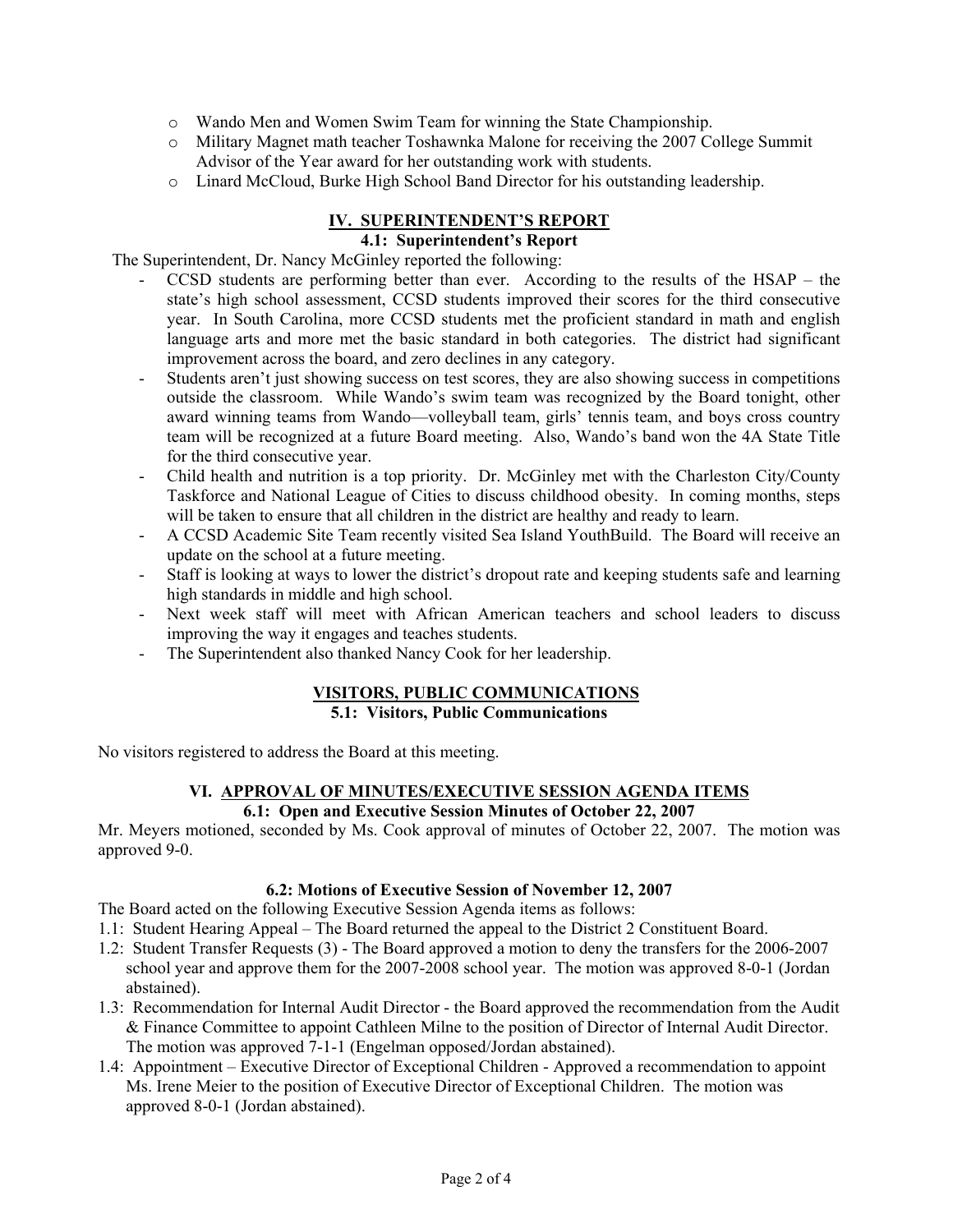- 1.5: Request for Proposal P7040 Legal Re-bid -A recommendation to authorize staff to negotiate the contract recommendations for Legal Services for Real Estate Services, Bond Legal Services, Workers Compensation Legal Services, and Insurance Legal Services, Legal Services for the Office of Special Education and Legal Services to aid the District's In-house Attorney (should one be hired) or legal services in support of the District if no in-house attorney is hired. This item was deferred to allow the Superintendent time to advertise for an in-house attorney.
- 1.7: Contractual Matter The board received a briefing from staff on a contractual matter. No action was taken.

#### **6.3: Financial Minutes of October 22, 2007**

Mr. Toler motioned, seconded by Mr. Moody to approve the Financial Minutes of October 22, 2007. The motion was approved 9-0.

#### **VII: MANAGEMENT REPORTS 7.1: September 2007 Capital Report**

Mr. Bill Lewis and staff from Glick/Boehm and Associates presented information to the Board regarding the new Moultrie Middle School.

## **VIII: CHARLESTON PLAN FOR EXCELLENCE**

There was no Charleston Plan for Excellence update on this agenda.

## **IX**. **POTENTIAL CONSENT AGENDA ITEMS**

**9.1: Board Policy IEA – Reduced Class Size in the Primary Grades – Approved** 

*A recommendation to approve Board Policy IEA – Reduced Class Size in the Primary Grades.* 

Mr. Engelman motioned, seconded by Mr. Moody approval of the Policy Committee's recommendation to approve Board Policy IEA – Reduced Class Size in the Primary Grades. The motion was approved 9-0.

## **9.2: Bid Recommendation: BF8001 Copy Paper – Approved**

*A recommendation for approval of award for Fixed Price Bid to furnish and deliver copy paper to Charleston County School District Locations – Bid # BF8001. The funding amount is \$330,000 which is budgeted in the FY08 GOF.* 

Mr. Engelman motioned, seconded by Mr. Moody approval of the recommendation to award the Fixed Price Bid to furnish and deliver copy paper to Charleston County School District Locations – Bid BF8001 to Office Depot, Inc. The motion was approved 9-0.

## **9.3: Bid Award Recommendation – Orange Grove Elementary Charter School Demolition and Site Preparation - Approved**

*A recommendation to approve a bid award contract to Palmetto Construction Group, LLC for Orange Grove Elementary Charter School Demolition and Site Preparation in the amount of \$725,200.00. This project is within budget approved for OGCES (5783), previous approved by the Board.* 

Mr. Engelman motioned, seconded by Mr. Moody approval of the recommendation to award the bid award contract to Palmetto Construction Group, LLC for Orange Grove Elementary Charter School Demolition and Site Preparation. The motion was approved 9-0.

## **9.4: Contract Award Recommendation – Special Day School Building Package on the Campus of Carolina Youth Development Center - Approved**